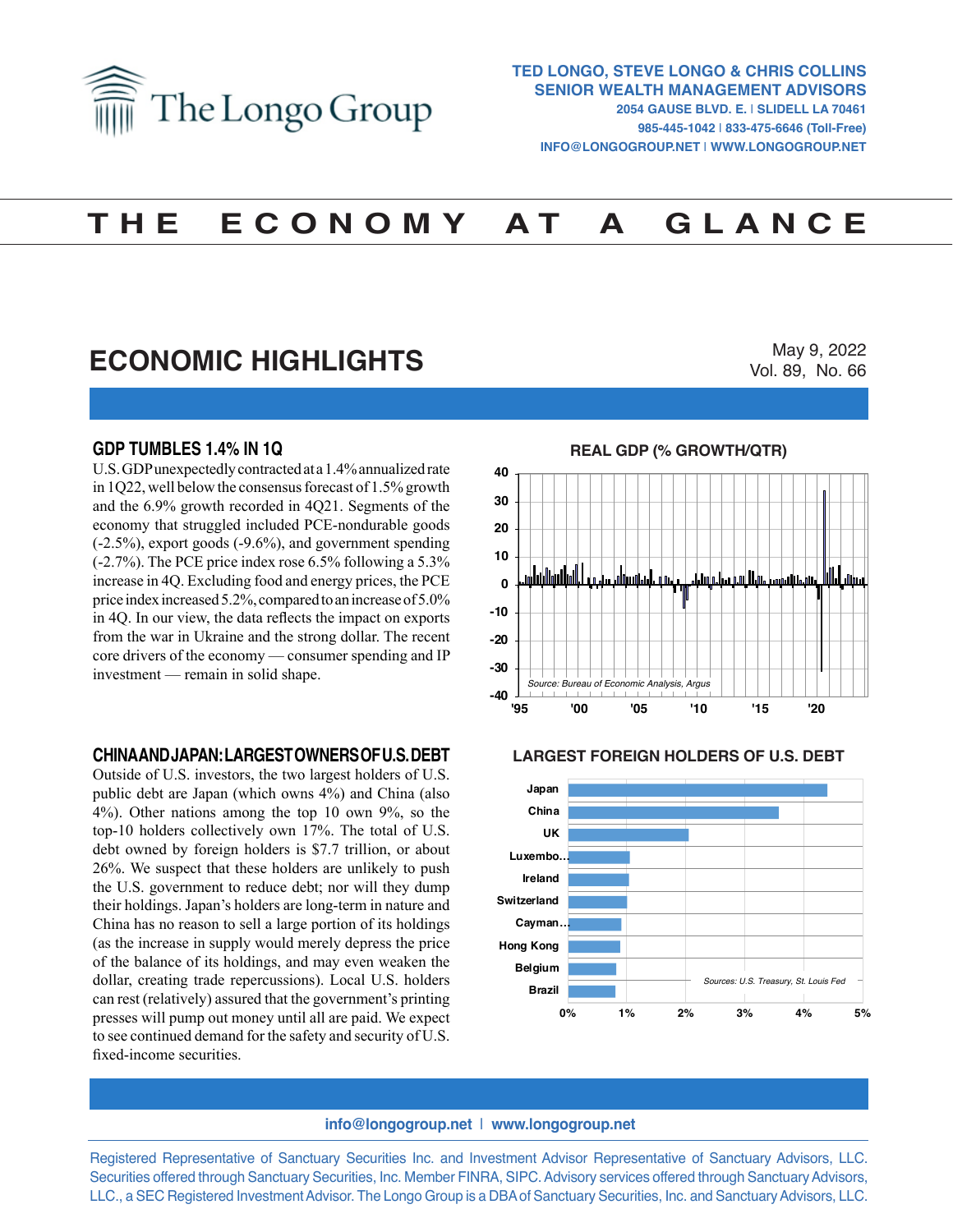# **FED HIKES 50 BASIS POINTS**

As expected, the Federal Reserve raised the federal funds rate by 50 basis points to 0.75%-1.00%. This is the second increase since the central bank lowered the rate to the rock-bottom level of 0.00%-0.25% early in the pandemic, and the first 50-basis-point hike since 2000. All nine voting governors were in agreement as inflation remains elevated. The Fed now expects PCE inflation to rise at a 4.4% rate in 2022. Chairman Jerome Powell indicated that the Fed would move "expeditiously" to control inflation, and that more 50-basis-point moves were on the table for at least the next couple of meetings, which is in line with our forecast. Additionally, the Fed outlined plans to reduce its balance sheet. The central bank, employing a "Goldilocks" strategy, will reduce assets by \$95 billion, or 1%, per month. This is likely "just right," as anything more might further unnerve the markets. In fact, stocks surged more than 2% during Powell's post-meeting press conference, while the 10-year T-note yield dropped 10 basis points to 2.92%. We believe that these moves were also a response to Powell's remarks that a future 75-basis-point rate hike was "not something that (the) committee is actively considering," that the core PCE inflation index likely peaked in March, and that he believes the Fed has a "good chance to have a soft, or softish, landing." Our 2022 GDP forecast is currently at 2.2%, down from 5.5% in 2021.

#### **428,000 NEW JOBS IN APRIL**

The U.S. economy added 428,000 jobs in April, in line with the March reading and near the Argus forecast of 425,000. On other data points, the unemployment rate held steady at 3.6%, and the number of unemployed persons fell to 5.9 million from 6.0 million in March. Average hourly earnings rose \$0.10 from the prior month and are now up 5.5% from the prior year, down slightly from 5.6% a month earlier. Revised estimates for the previous two months subtracted 39,000 jobs. In April, jobs gains occurred in leisure and hospitality as well as in retail, which points to strength in consumer spending, professional and business services, manufacturing, and construction. The report indicates that the economy remains on a growth track, despite the impact of the new COVID variants, the Russian invasion of Ukraine, and higher gas prices.

**FEDERAL FUNDS TARGET RATE & FORECASTS (%) FEDERAL FUNDS TARGET RATE & FORECASTS (%)**



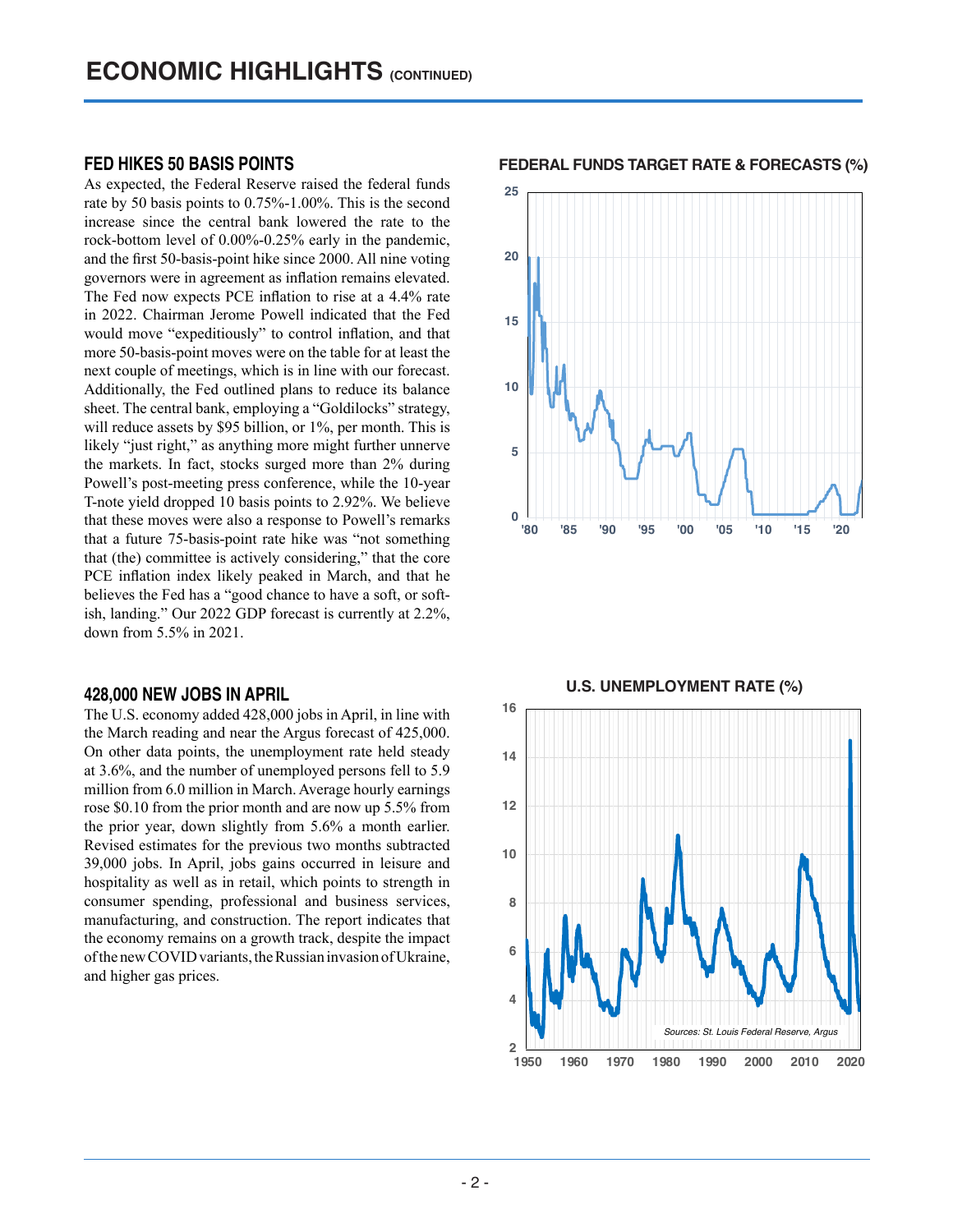# **IS THIS A BEAR MARKET?**

Russia's invasion of Ukraine, skyrocketing inflation, and rate hike concerns are threatening U.S. equity investors with the first bear market since the start of the pandemic. (A bear market is typically defined as a 20% decline from the S&P 500's latest peak.) The S&P 500 set an all-time high on January 3, 2022, at 4797; by March 8, the index was 14% below that level. A 20% decline would be reached at 3838, and that's not too far off given high levels of computer trading and the growth of passive investment vehicles. What can investors expect if stocks do enter bear territory? The record is not pretty. The average peak-to-trough decline during the past six bear markets has been 38%; that would drop the S&P 500 down to 2974. And bear markets tend to persist, with an average duration of 16 months. If January 3 was indeed the start, we are less than four months in. Bear markets typically occur amid rising uncertainty (economic, geopolitical, health-related, etc.) and crumbling market fundamentals. Current events have delivered on the uncertainty, but have also obscured recent positive fundamentals of solid economic growth, record-high corporate profits, and historically low interest rates. We think the Fed will be able to control inflation over the next few quarters without causing a U.S. recession. It is harder to predict Vladimir Putin's next moves.

## **MAY USUALLY OK**

The S&P 500, which has historically performed well in April, struggled last month (down almost 9%). The stock market typically rises in May -- on average 0.9%, with a 69% winning percentage. We note that market returns in May have exceeded 5% on six occasions since 1980, including a 9.2% gain in 2000. But there have been some clunkers in May, including 2010 (-8.2%), 2012 (-6.0%), and 1984 (-5.9%). Last year, the S&P 500 was up 0.7% in May. The beginning of the month is busy on Wall Street, as companies report first-quarter earnings, the Federal Reserve holds a meeting, and the nonfarm payrolls report is released. But once retailers wrap up their results around the middle of the month, investors this May will be left to ponder global COVID-19 trends, inflation data, and the Memorial Day weekend. Despite the challenging start to the year, we see upside for stocks and expect the economy to continue its recovery from the pandemic, supporting earnings growth in the 8%-10% range for the year. We recommend a continued focus on quality stocks with strong earnings trends.



# **AVERAGE MONTHLY STOCK-MARKET APPRECIATION Average Monthly Stock-Market Appreciation**